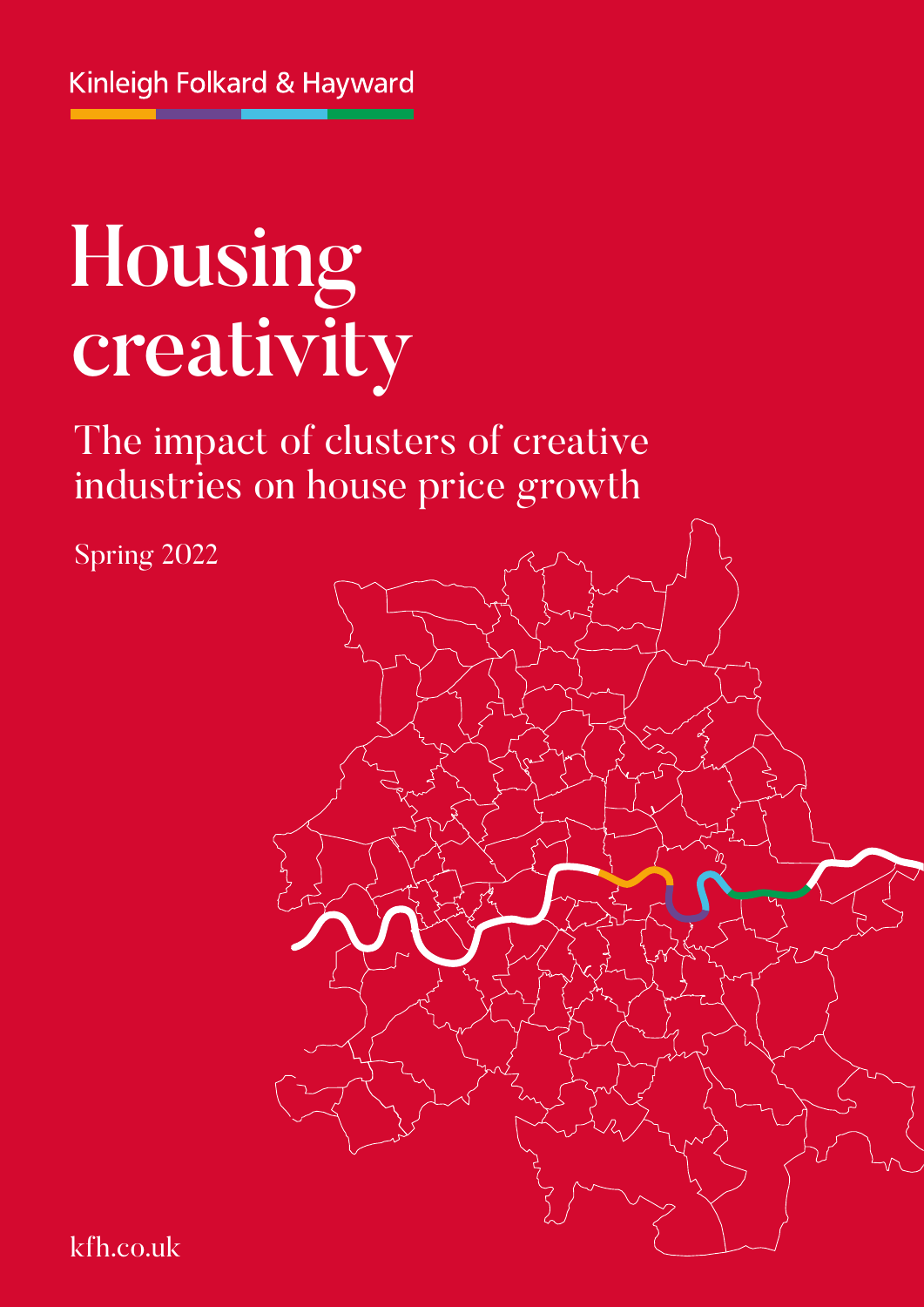London's flourishing creative sector drives economic growth and housing market demand. How does its vitality translate into house price growth?

London's creative sector attracts talent from across the globe and is a key economic driver for the Capital and its post-pandemic recovery. It is considered to be one of the city's strongest assets alongside tech, finance and life sciences. Across London, neighbourhoods are being vitalised by creative communities.

The Creative Land Trust report **Creative Places Create Value** quantifies the potential for value uplift in residential property, when creative workspace is integrated into a new development. This was calculated as 4.4% per annum above the London average.

Our research goes beyond this. We have mapped significant creative clusters in neighbourhoods across Greater London and overlaid this with recent house price growth (£sqft). There is potential for growth in areas which have a dynamic creative presence, but have historically lagged their borough average.

Creative industries span a range of businesses, including art, crafts, music, dance, fashion and design, textiles, jewellery, media, film, TV and theatre. All need space to work, make, sell, display or perform.

London is justifiably proud of its flourishing creative sector. Not only does it underpin the city's cultural life, it drives economic growth and plays a critical role in revitalising places. As London rebounds from the pandemic, this is a good time to uncover opportunities for developers.

John East–Director, Land and New Homes, KFH

#### **Creative clusters**

4.4%

outperformance average per annum

Residential outperformance in creative clusters vs London average over 10 years



London is the cultural and creative capital of the world, generating jobs and opportunities for thousands of Londoners, boosting our economy and making the city a desirable place to live, work and visit.

Sadiq Khan, Mayor of London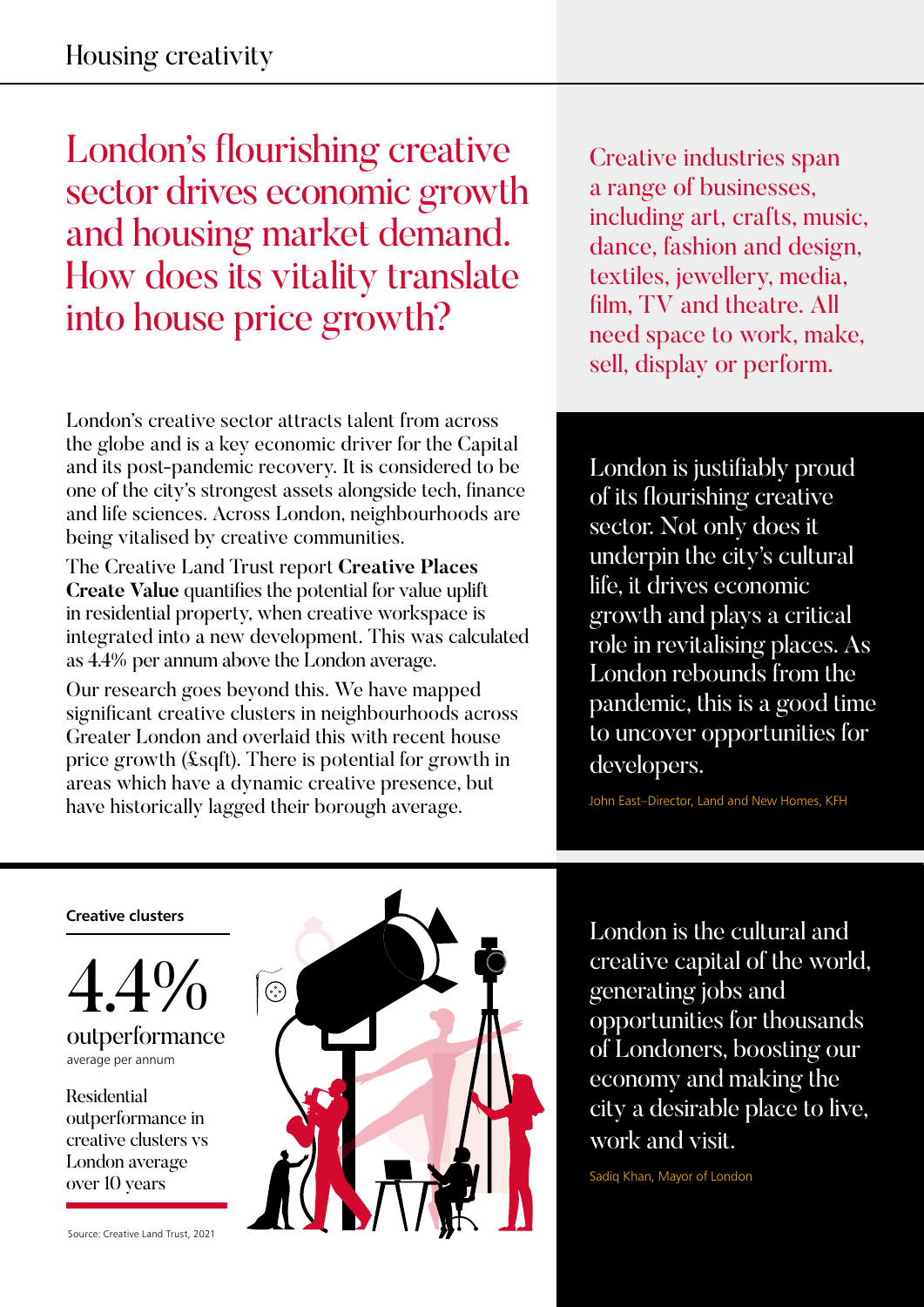

**Other creative cluster**

Outer London Inner London

\*GLA Cultural Infrastructure map

Source: Dataloft, VOA, OS, Land Registry

#### Methodology

Using data on locations of creatives across London, we ran Geographic Information System clustering analysis to identify the most significant concentrations. Nearly 50 significant creative clusters were identified across London\*.

The average annual rate of price growth over the past three years (£sqft) was calculated for homes within a 500m zone around each creative cluster. This price growth was compared against the average for the borough.

There is an established link between the presence of creative clusters and additional price growth. A £sqft lower than the borough average, together with the presence of creative industries, was used as a proxy for price growth potential.

#### **Top 10 creative clusters with room for further price growth**

| Top 10 areas          | Borough               | Cluster growth rate<br>below borough<br>average <i>f</i> sqft<br>2019-2021 | Public Transport<br>Accessibility (PTAL)*<br>$1 =$ low level<br>$6 =$ high level |
|-----------------------|-----------------------|----------------------------------------------------------------------------|----------------------------------------------------------------------------------|
| <b>Tufnell Park</b>   | Islington             | $-4.7%$                                                                    | 5                                                                                |
| Croydon               | Croydon               | $-4.3%$                                                                    | 6b                                                                               |
| <b>Putney Vale</b>    | Wandsworth            | $-3.2%$                                                                    | $\overline{2}$                                                                   |
| <b>West Harrow</b>    | Harrow                | $-3.0%$                                                                    | 3                                                                                |
| Wimbledon             | Merton                | $-2.6%$                                                                    | 6b                                                                               |
| Edgware               | <b>Barnet</b>         | $-2.1%$                                                                    | 4                                                                                |
| <b>North Finchley</b> | Barnet                | $-1.9%$                                                                    | 3                                                                                |
| <b>Hatch End</b>      | Harrow                | $-1.7%$                                                                    | $\overline{2}$                                                                   |
| <b>Church End</b>     | Barnet                | $-1.7%$                                                                    | 5                                                                                |
| Walthamstow           | <b>Waltham Forest</b> | $-1.2%$                                                                    | 6a                                                                               |

Source: Dataloft, GLA, Land Registry

\*PTALS are a measure of the accessibility of a point to the public transport network. Each area is graded between 0 and 6b, where a score of 0 is very poor access to public transport, and 6b is excellent access to public transport (TfL)